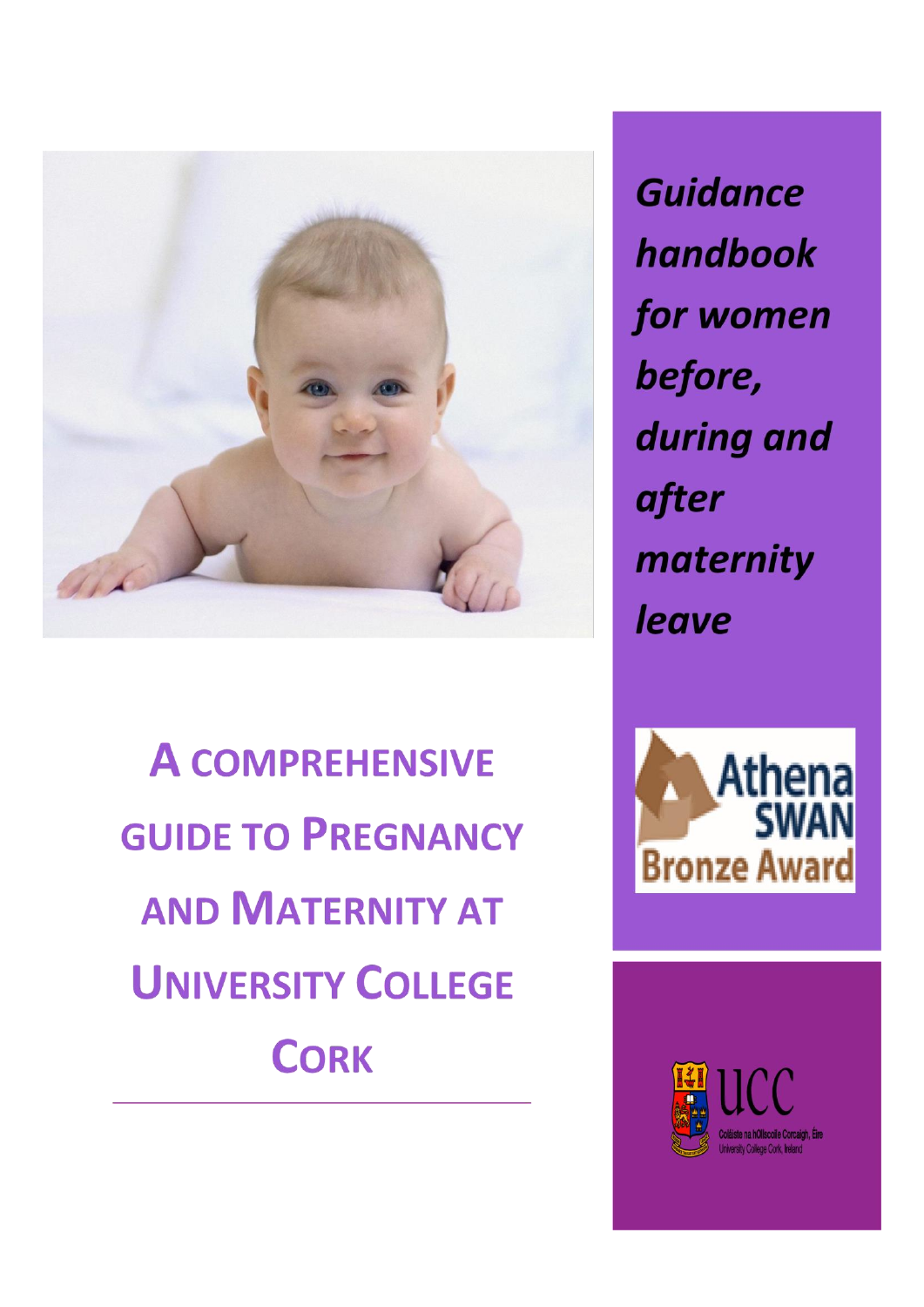# Table of Contents

#### **1. Pregnancy at Work**

- 1.1.Looking after yourself
- 1.2.Informing your manager
- 1.3.Health and Safety
- 1.4.Antenatal Care
- 1.5.Staff on fixed term Contracts
- 1.6.Externally Funded Staff
- 1.7.Maternity Leave Cover

#### **2. Taking Maternity Leave**

- 2.1.Maternity Leave at Work
- 2.2.Maternity Pay
- 2.3.Pension
- 2.4.Holiday Entitlement
- 2.5.Contact during maternity leave
- 2.6.Keeping in Touch days
- 2.7.Adoptive leave
- 2.8.Extension of Maternity Leave & Benefits in the Event of Premature Births

#### **3. Returning to Work**

- 3.1.Return Date
- 3.2.Breastfeeding
- 3.3.Flexible Working
- 3.4.Parental Leave
- 3.5.Carers Leave
- 3.6.Parent's Leave

#### **4. Supports Provided by the University**

- 4.1.Maternity Connections
- 4.2.Coaching Service
- 4.3.Parking
- 4.4.Mentoring
- 4.5.University Crèche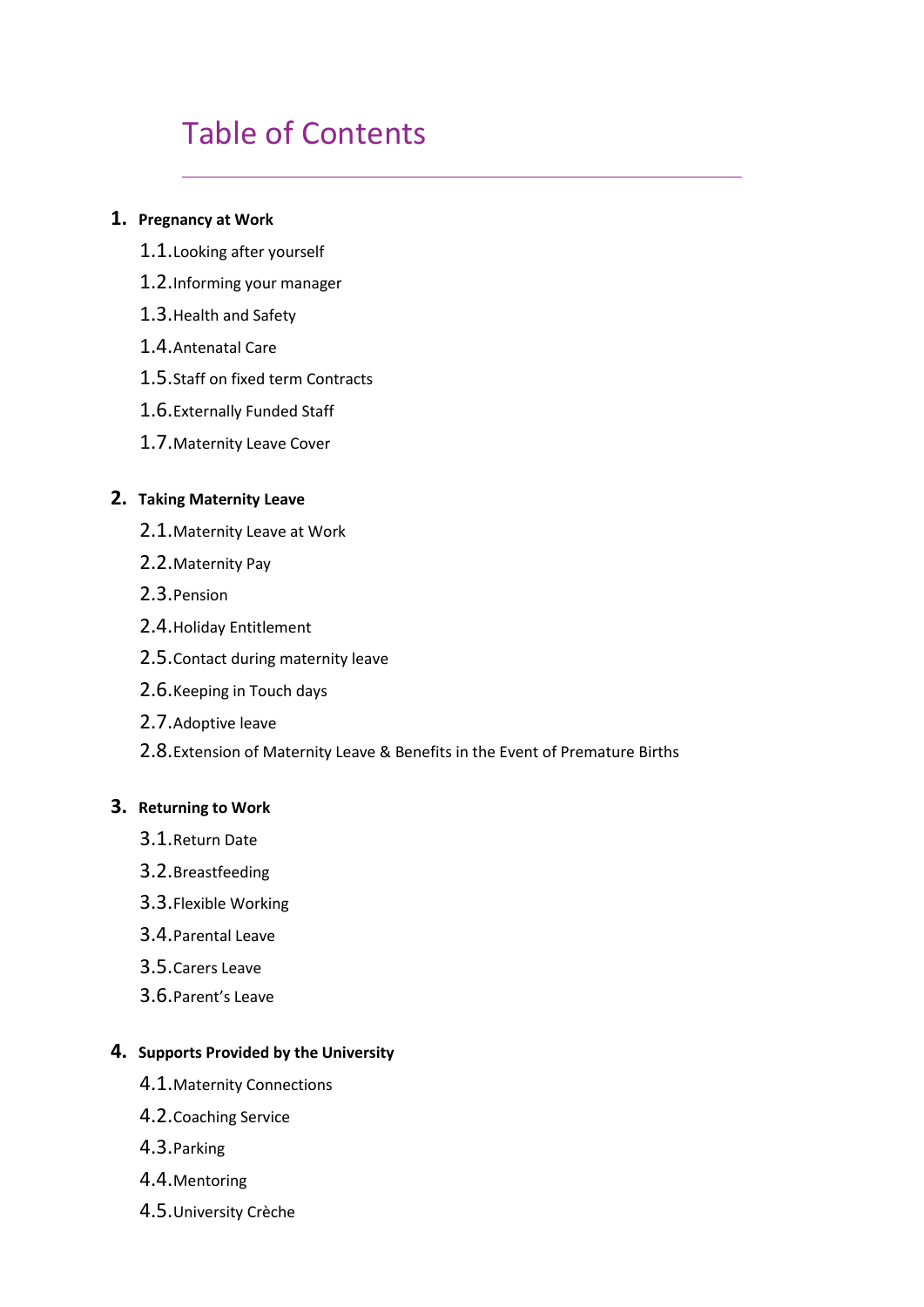- 4.6.Returners Scheme for Academic Staff
- 4.7.Work and family Initiatives
- 4.8.Check List

This handbook has been developed to provide a comprehensive source of information for women before, during and after maternity leave. The handbook is supported by a number of policies which are available on the HR website. <http://www.ucc.ie/en/hr>

Pregnancy and childbirth necessitate a break in employment for mothers and the way in which this interruption is managed has important implications for women and their families. As an employer the University recognises the importance of supporting and retaining female staff who take maternity leave, and also the impact that taking time out of the workplace to raise a family can have on the careers of some women. With this in mind, UCC has developed a range of policies and initiatives not only to support women while they are on maternity leave but also to support them upon returning to work and re-establishing their careers whilst simultaneously balancing home/work commitments.

The Coaching Panel provides additional supports to pregnant staff.

Details of the UCC Coaching panel are via the attached link below: <http://www.ucc.ie/en/hr/wellbeingdevelopment/coaching> and can also be contacted via the email address [coaching@ucc.ie](mailto:coaching@ucc.ie)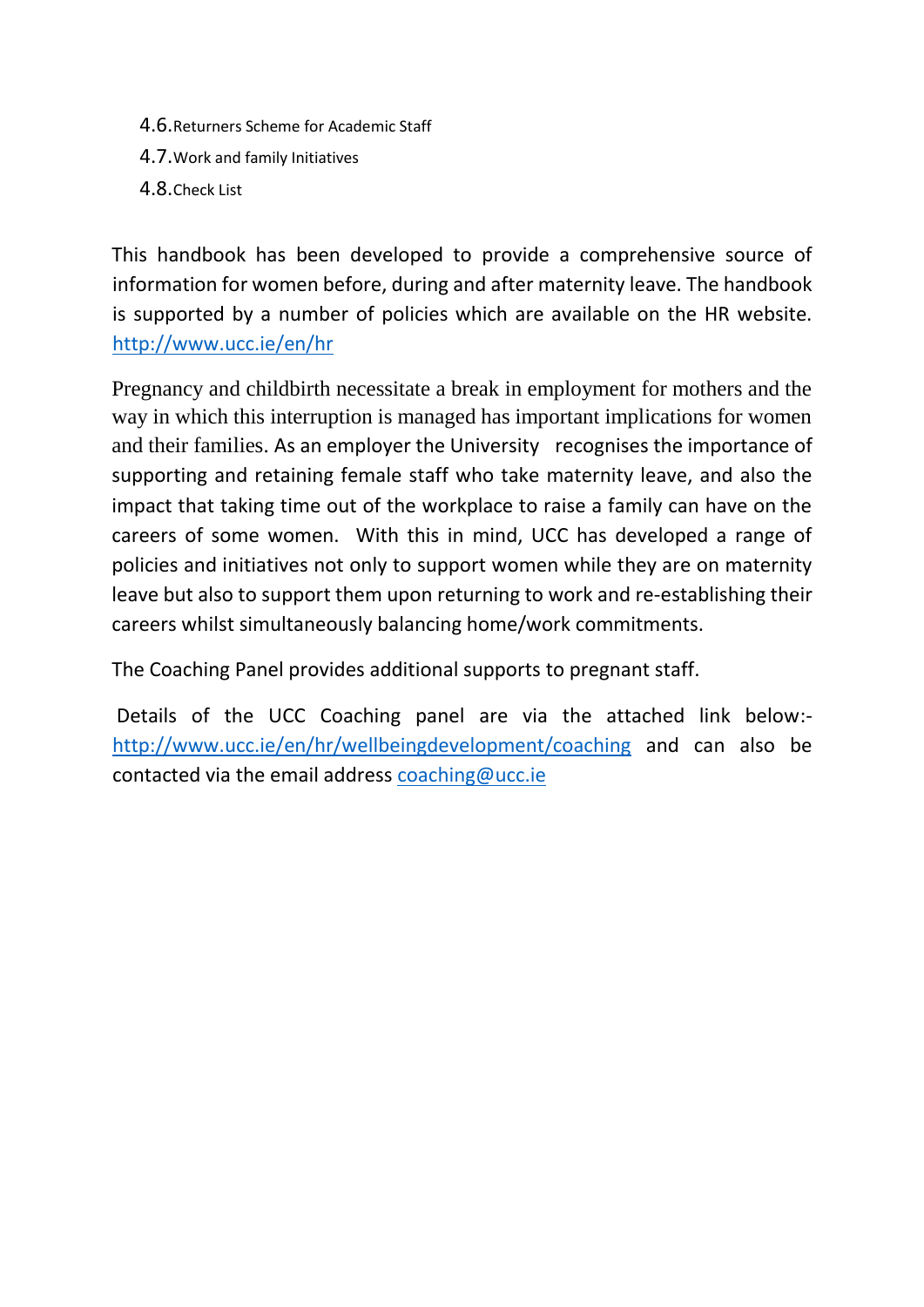# 1. Pregnancy at Work

### 1.1. LOOKING AFTER YOURSELF

Continuing to work during your pregnancy is not easy and it is important that you look after yourself in the workplace during this time. In the event of you feeling that some pregnancy related symptoms are affecting your work you should inform your manager as soon as possible. Of course this may mean that you inform your line manager about your pregnancy earlier than you had anticipated, but your first priority is that you should remain healthy and safe while you are at work.

### 1.2. INFORMING YOUR MANAGER

You must inform your manager and Human Resources in writing of the date you intend to commence maternity leave. This notification must be submitted before the end of the 15<sup>th</sup> week prior to your baby's due date. You apply to the Department of Human Resources for maternity leave using an Application for Maternity Leave Form ML1. A certificate from your doctor must be attached to the leave form. The certificate must confirm the pregnancy and specify the expected week of confinement.

### 1.3. HEALTH AND SAFETY

In the workplace there may be risks that may affect your health and safety and that of your unborn child. There are specific regulations that require the University as an employer to protect the health and safety of new and expectant mothers.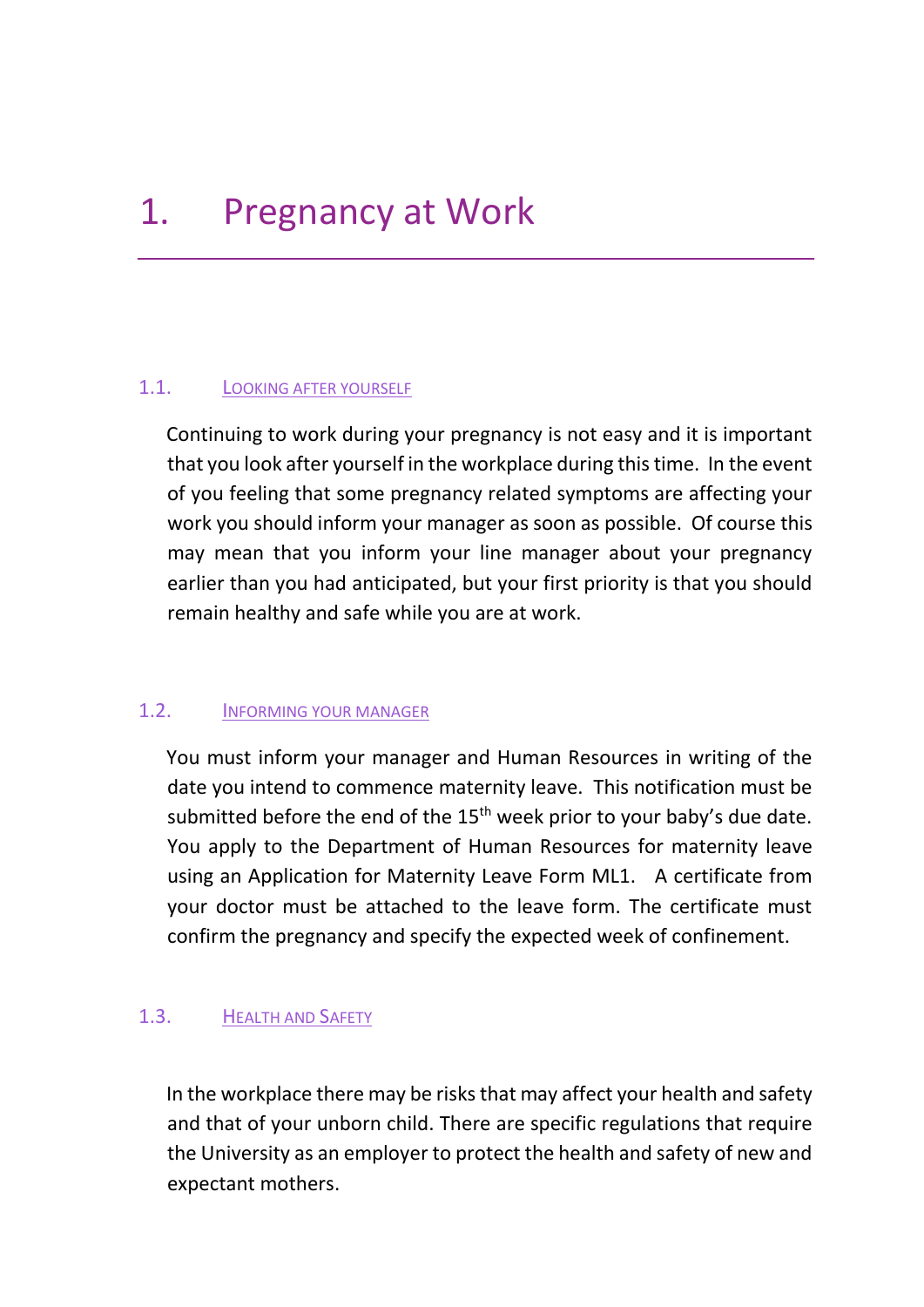Under Safety, Health and Welfare at Work Act 2005 Pregnant Employees Regulations, a risk assessment/job assessment must be conducted at departmental level in relation to the impact of work on the person/unborn child and retained on Departmental Records.

Upon confirmation of pregnancy, HR will then issue you with a copy of UCC's Pregnancy Job Risk Assessment Form. You must complete this risk assessment in conjunction with your line manager and submit this to the Health and Safety Office.

The Health and Safety Office will submit the completed form to the University Occupational Health Physician who will advise if any modifications are required to your work activities during pregnancy or whilst nursing a new born child.

You may also be entitled to Health & Safety Leave if you are exposed to certain risks in the workplace during pregnancy or while breastfeeding. During this leave you may be entitled to Health & Safety Benefit which is a weekly payment for women who are granted Health & Safety Leave under the Maternity Protection Act, 1994. For more information please consult the Maternity Leave Policy.

# 1.4. YOUR RIGHTS AT WORK

Pregnancy is not an illness and you do not suddenly become less capable of doing your job. The two main acts that give you rights during pregnancy and maternity are the Maternity Protection Acts, 1994 and 2002 and the Employment Equality Acts 1998 and 2004. During Pregnancy you should receive:

- **The same work duties and responsibilities, unless changes arise** from unrelated restructuring of work activity or adjustments that are necessary for your health and safety
- Paid time off to attend antenatal appointments
- **The same training and promotional opportunities as other staff**
- The health and safety risk assessment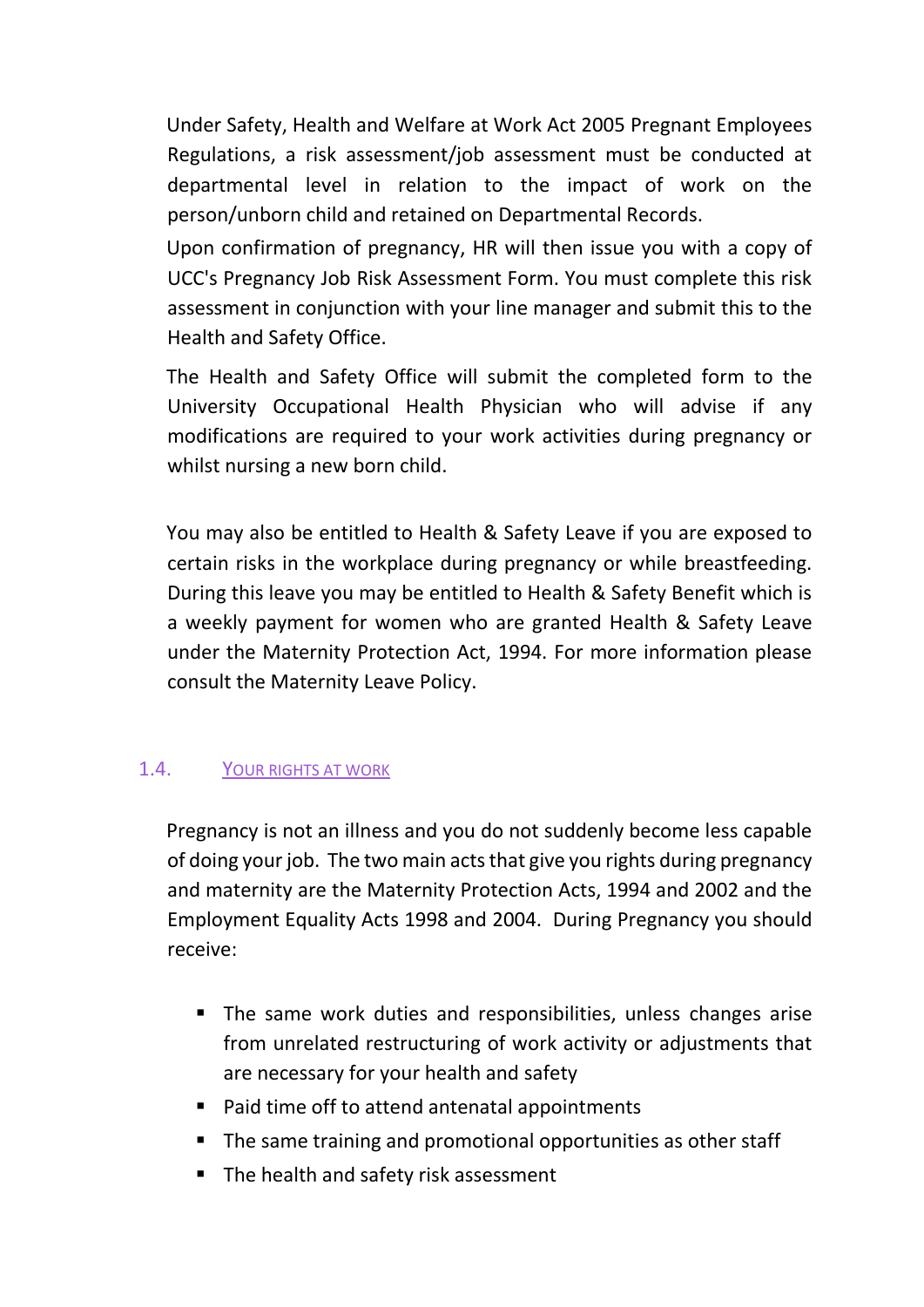Access to the usual contractual sick pay arrangements for any pregnancy related absence

# 1.5. ANTENATAL CARE

You have a statutory right to reasonable paid time off to attend appointments for ante-natal and post-natal care once accompanied by a certificate to confirm appointments. As far as is reasonably possible, these appointments should be made at times that cause least disruption to your work schedule.

Fathers are entitled to paid leave to attend two ante-natal classes, immediately prior to the birth. The same evidence of attendance will be required, as is currently required for mothers.

### 1.6. STAFF ON FIXED TERM CONTRACTS

If your contract of employment is due to expire during your maternity leave you should talk to your line manager and the HR Business Manager as soon as possible to review this contract. If a contract renewal is not possible than you may still be entitled to paid maternity leave and maternity benefit from the Department of Social Welfare up to the end date of your contract.

# 1.7. EXTERNALLY FUNDED STAFF

It is recommended that staff who are externally funded follow the process outlined:

- As soon as you are aware you are pregnant gather as much information as possible on your funding body's policy on maternity leave and pay. Your PI should contact your funding body directly and ascertain their policy on maternity pay.
- A meeting between you and your PI should be arranged to discuss the options available to you.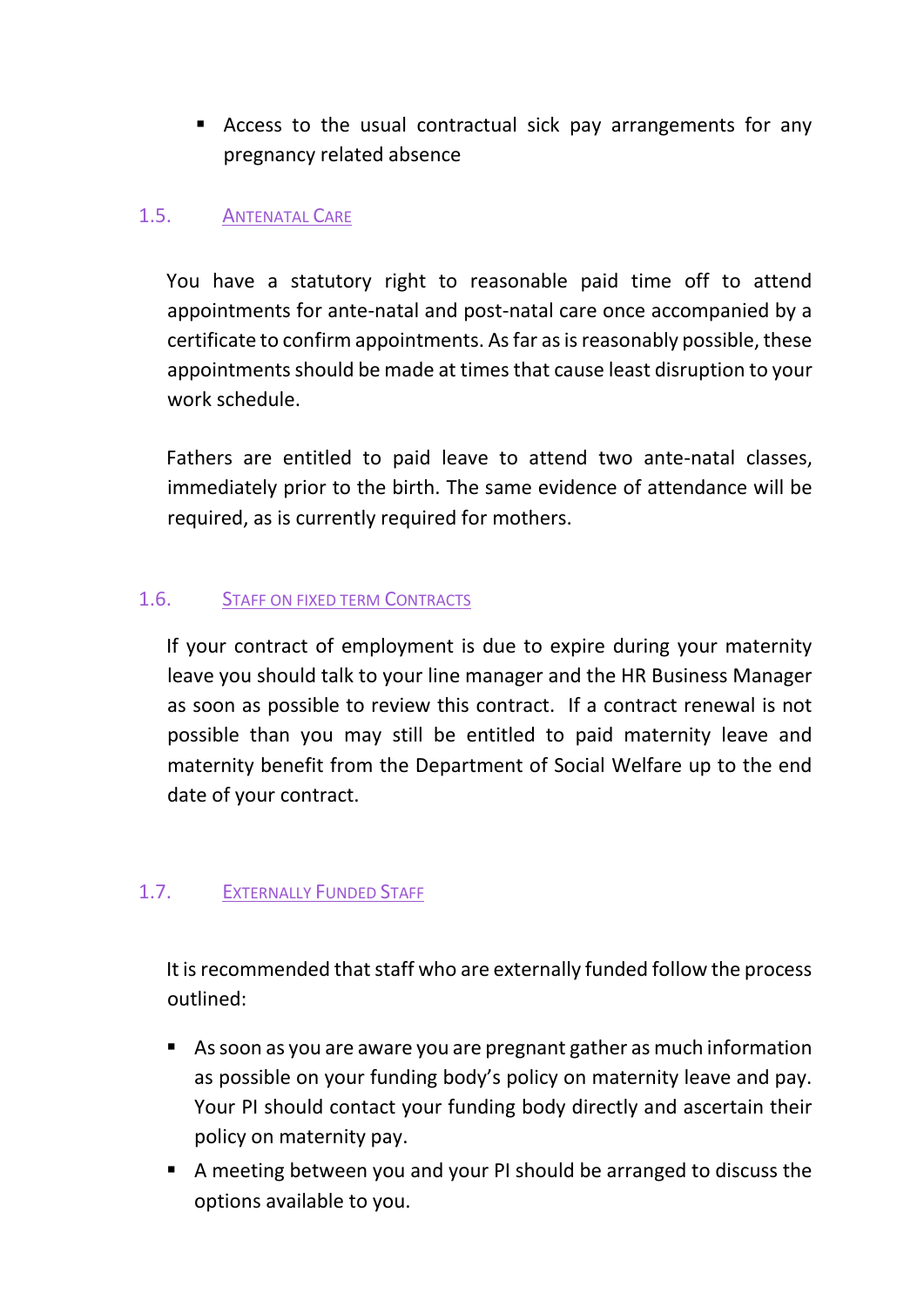- Once your maternity arrangements have been agreed, your PI should contact your funding body to agree the arrangements with them and ensure that the agreement is sent to you in writing.
- A copy of this letter should be sent to your Head of School and the HR Administrator responsible to processing maternity leave.

# 1.8. MATERNITY COVER

At the earliest convenience, you are advised to discuss any maternity cover that may be necessary during your absence with your line manager in the first instance and your line manager can then discuss this with the HR Business Manager. An outline of the cover agreed and the additional costs involved must be drawn up by the Head of School or Head of Central Unit. The line manager will assess the requirements of the department over the period of leave and may avail of a number of options including:-

- Re-evaluation of the work load and the timing of delivery
- Part-time Hourly Occasional teaching support for academic staff
- Reassignment or reallocation of key duties
- Part or fulltime replacement at a different grade
- **Internal opportunity for skills development for staff**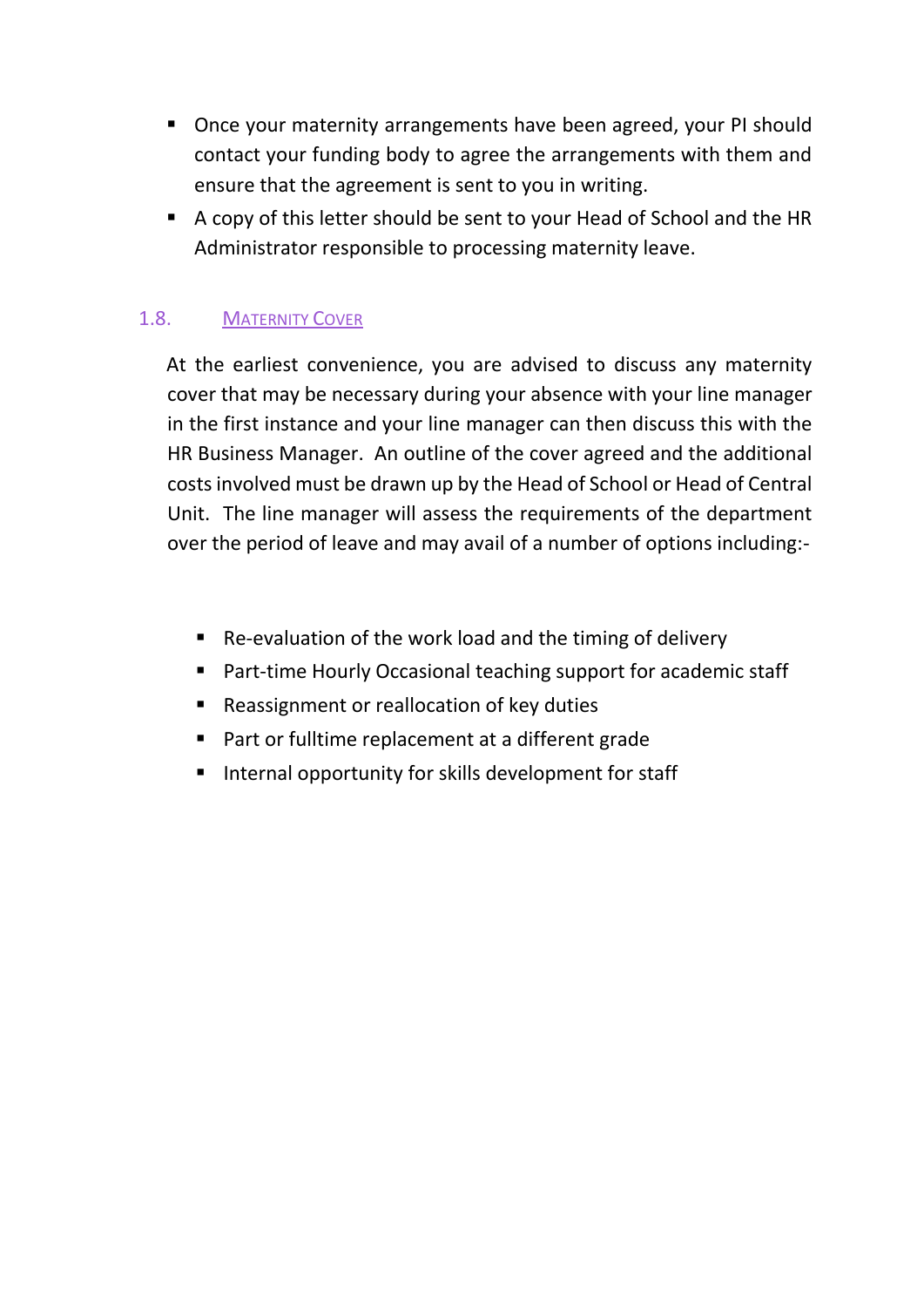# 2. Taking Maternity Leave

# 2.1. MATERNITY LEAVE ENTITLEMENT

Under the maternity legislation all women are entitled to 42 weeks maternity leave. Payment of maternity leave may be sourced both from the Department of Social Welfare and/or the University. The 42 week entitlement is divided into 26 weeks paid and an additional 16 weeks unpaid. Entitlements to paid leave and unpaid leave are outlined in the Universities maternity leave policy. You are strongly encouraged to read the maternity policy which sets out in detail all the provisions to which you are entitled to.

### 2.2. MATERNITY PAY

If you pay Class D PRSI you may be granted full pay from the University whilst on maternity leave. If you pay Class A1 PRS you must fill in the MB1 form and the Dept of Human Resources must fill in the MB2 form. Both forms need to be returned directly to:-

> Maternity Benefit Section, Social Welfare Services, McCarter's Road, Buncrana, Co. Donegal.

The standard amount of Є250.00 will be deducted from salary for 26 weeks. The maternity benefit payment will be sent directly to the staff member's bank account. For further information please consult the Maternity Leave Policy.

### 2.3. PENSION

While on maternity leave you will continue to be a member of the relevant pension scheme. During the paid maternity leave your service continues to be reckonable. If you avail of the additional unpaid maternity leave this will not be reckonable for superannuation. Therefore this absence will not count as service.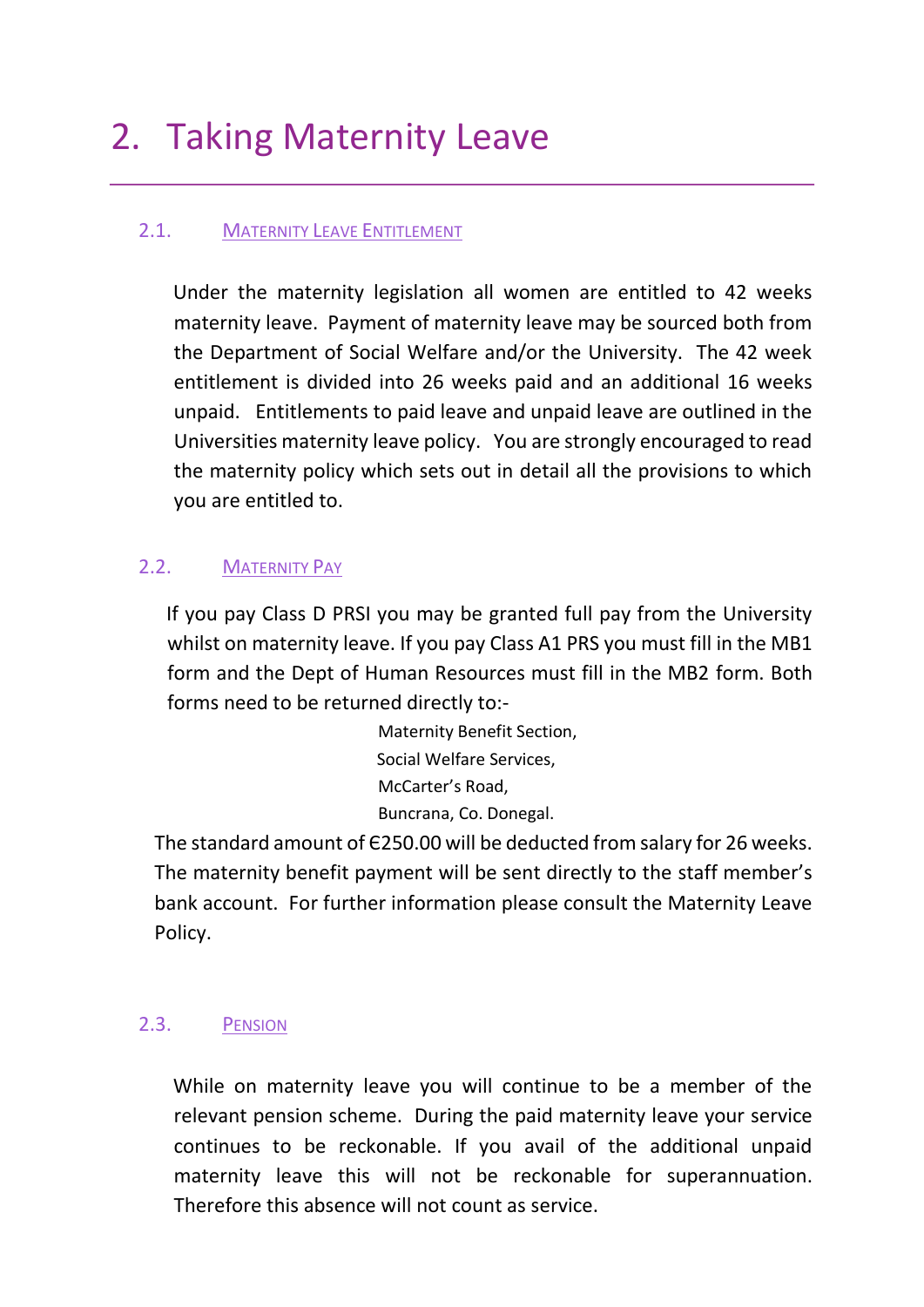### 2.4. HOLIDAY ENTITLEMENT

You will accrue annual leave during paid and unpaid maternity leave. You will also be entitled to public holidays that fall during the 26 week period of paid maternity leave and these will be added to the end of the period of maternity leave. If you are availing of additional unpaid maternity leave you will be entitled to annual leave and payment of public holidays which fall within the period of unpaid maternity leave. You should refer to the Maternity Leave policy for further details on how your leave can be taken.

### 2.5. CONTACT DURING MATERNITY LEAVE

It is advisable that you maintain reasonable contact with your line manager while you are on maternity leave so that you can be kept informed of any changes and developments at work and to facilitate any discussions around your plans for returning. Before you go on maternity leave you should talk to your manager about what contact might be appropriate and how you would prefer to be contacted.

# 2.6. KEEPING IN TOUCH DAYS

While on Maternity Leave you are entitled by agreement with your Head of School/Department/Unit to work for a maximum 3 Keep in Touch Days (KIT) for which you would be paid. The type of work undertaken is a matter for agreement between both parties – the days may be used for any activity which would ordinarily be classed as work under your contract of employment.

### 2.7. ADOPTION LEAVE

If you are adopting a child and have been identified as the primary carer you may be entitled to take up to 40 weeks adoption leave. You must inform your Line Manager in writing of the pending adoptive leave as soon as is practicable, but no later than fifteen weeks before the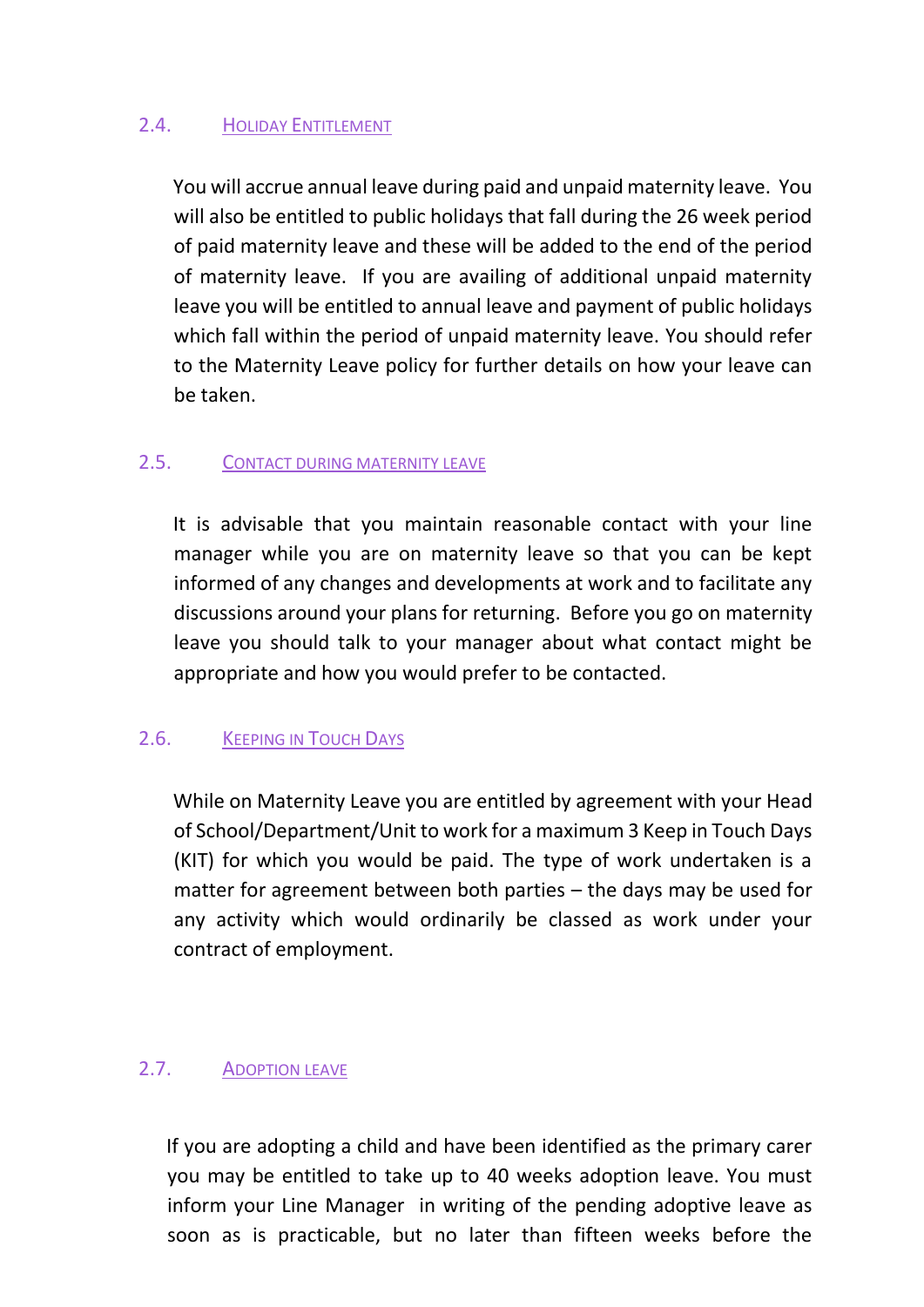commencement of adoptive leave. For practical reasons, it is desirable that employees provide as much notice as possible so that appropriate arrangements can be made regarding workload distribution or replacement. You must apply to the Department of Human Resources for adoptive leave using an Application for Adoption Leave Form AL1. A certificate of placement must be submitted to the Department of Human Resources as soon as is reasonably practicable, but no later than four weeks after the placement. For further information please consult the university's Adoptive Leave Policy.

#### 2.8. EXTENSION OF MATERNITY LEAVE & BENEFITS IN THE EVENT OF PREMATURE BIRTHS

From 1st October 2017, the period for which maternity benefit is paid is being extended in cases where a baby is born prematurely. The extended period of benefit will be equivalent to the duration between the actual date of birth of the premature baby and the date when the maternity leave was expected to commence (i.e. ordinarily two weeks before the expected date of birth). This new measure, which takes effect for premature babies born on or after Sunday, 1st October, will increase the duration of maternity leave and the associated maternity benefit to be paid in cases where a baby is born prematurely.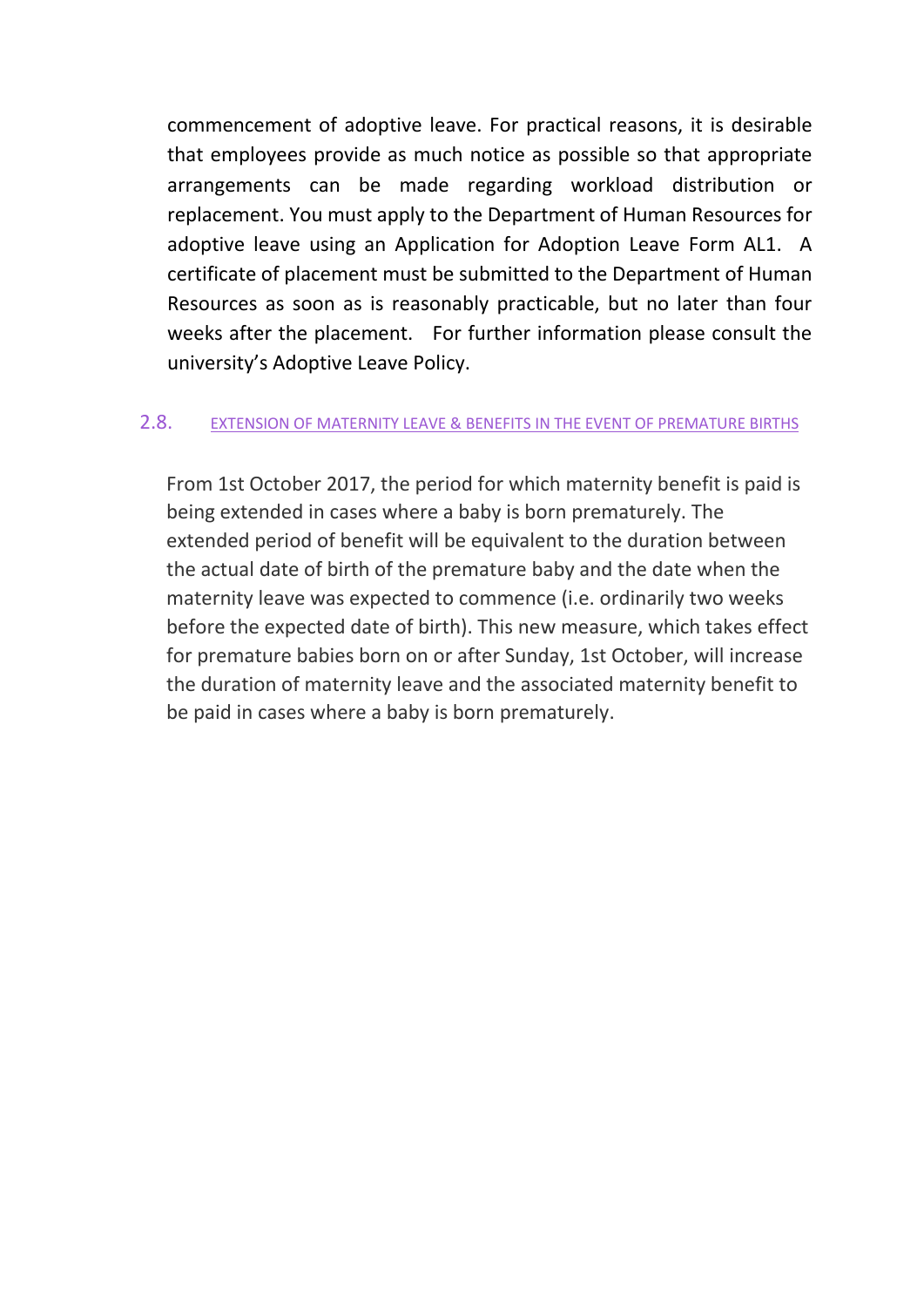# 3. Returning to Work

## 3.1. RETURN DATE

The University will assume that you are going to return to work on the anticipated return date that you provide prior to the commencement of your maternity leave. If you wish to amend this date or return prior to the end of your maternity period you must give at least four weeks' notice before the expected return to work date.

## 3.2. BREASTFEEDING

The provision for women to breastfeed at work was brought into effect on the 18th October, 2004 through SI 654 of 2004 Maternity Protection (Protection of Mothers who are Breastfeeding) Regulations 2004. If you are breastfeeding your child you are entitled, without loss of pay, to a reduction in working hours of one hour each day, until your child is 6 months old (26 weeks). The break, or reduction in hours, may be taken as one break of 60 minutes, two breaks of 30 minutes each, or three breaks of 20 minutes each, or in such a manner agreed between you and the line manager. The University has made available facilities on campus for breastfeeding. Please contact the Welfare Officer for further details.

### 3.3. FLEXIBLE WORKING

Flexible working and flexi-time are terms used to describe a wide range of working styles that differ from the traditional nine-to-five full-time job. UCC accommodates a range of such schemes including, but not limited to EA/SEA Flexible working scheme, Job Sharing, changing your working hours, part-time working or working term time only.

Flexible working is not an automatic right and requests can be refused if there is a clear business reason for doing so. You need to have a discussion with your line manager to explore all possible options that may be available.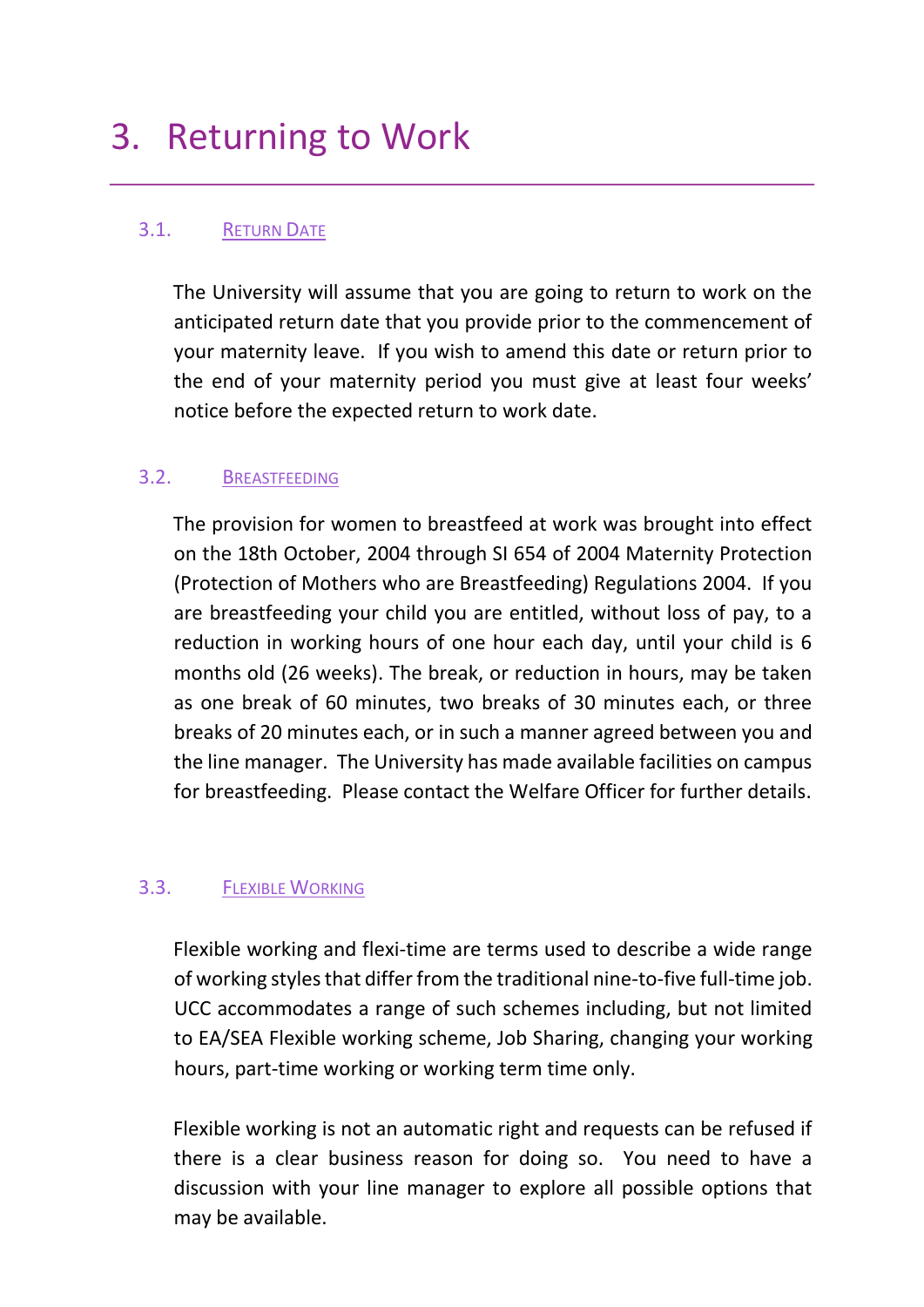### 3.4. PARENTAL LEAVE

Parental Leave is a statutory right designed to enable staff that have at least one year's continuous service to spend more time with their children while keeping their employment open.

Under the Parental Leave Policy you can apply for unpaid leave up to 22 weeks per qualifying child (since 1<sup>st</sup> September 2019) which can be taken in one continuous period **or** in 2 separate blocks of a minimum of six weeks. Leave can be taken in respect of a child up to 13 years of age (from 1st January 2015). Parental Leave will not be regarded as a break in service as you will still remain employed during this time. For more information see the Parental Leave Policy.

## 3.5. CARERS LEAVE

Carer's Leave is unpaid leave from work to allow you to provide full-time care and attention to a care recipient who needs continual supervision and frequent assistance throughout the day in connection with normal bodily functions or, need continual supervision in order to avoid danger to themselves. Carer's Leave is unpaid leave up to a maximum of 104 weeks per qualifying relevant person. The minimum statutory entitlement that may be taken in one period is 13 weeks. For more information see the Carers Leave Policy.

# 3.6. Parent's Leave

Parent's Leave & Benefit Act 2019 came into operation from 1<sup>st</sup> November 2019. This Act provides employees who are relevant parents are entitled to leave to assist in the provision of care to the child within 12 months of the birth or adoption placement date of the child. This leave is referred to as "Parent's Leave" and applies to births or adoptions which occur on or after **1 st November 2019.** From April 2021, the entitlement increases from 2 weeks to 5 weeks which can be taken consecutively or in separate blocks up to the maximum of 5 weeks. This leave can be availed of up to the child's 2<sup>nd</sup> birthday. The Act provides for the payment of parent's benefit from Dept of Employment Affairs and Social Protection to eligible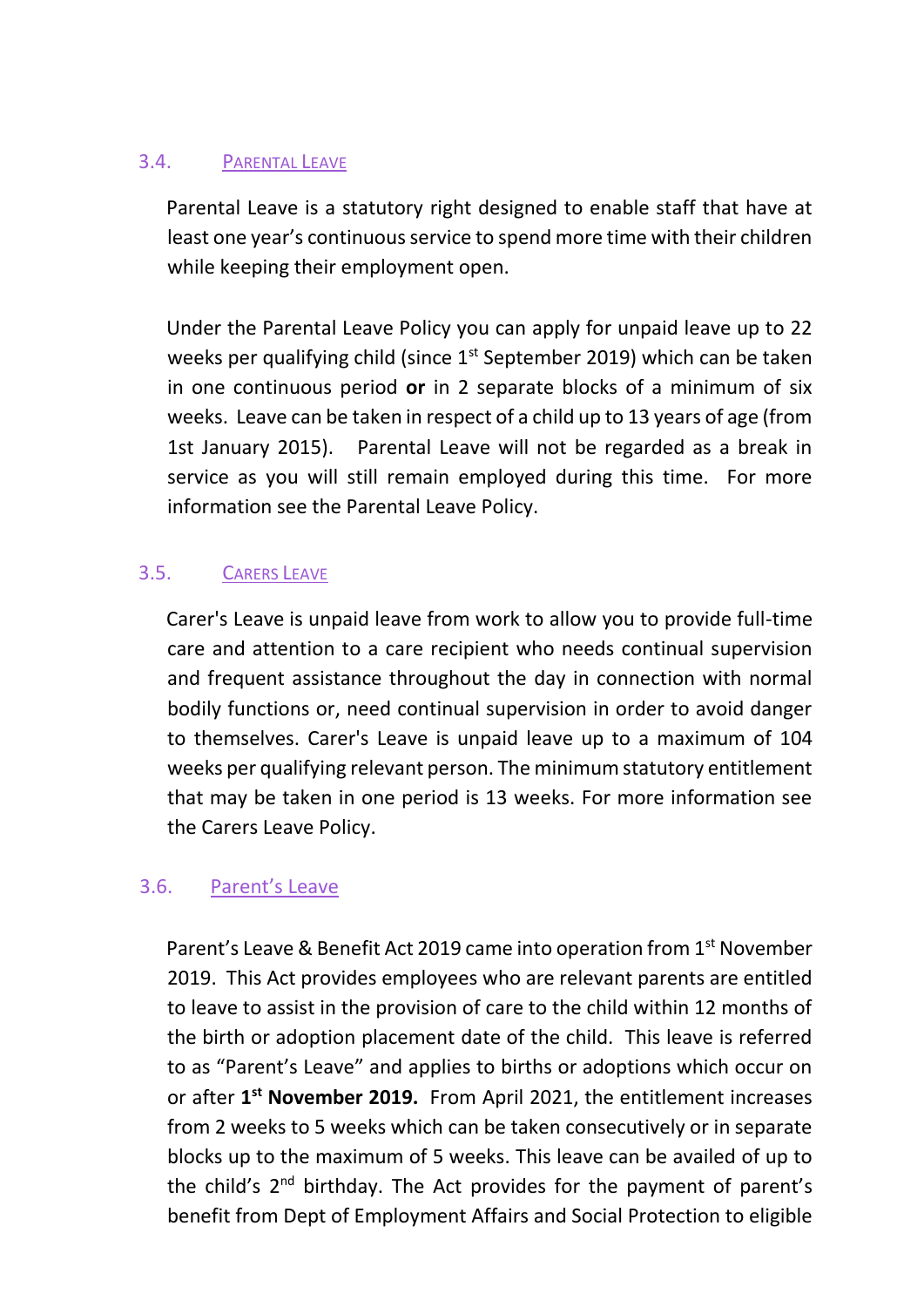employees who satisfy the PRSI contribution conditions. For further details, please refer to [www.welfare.ie/en/pages/parents-benefit.aspx](http://www.welfare.ie/en/pages/parents-benefit.aspx)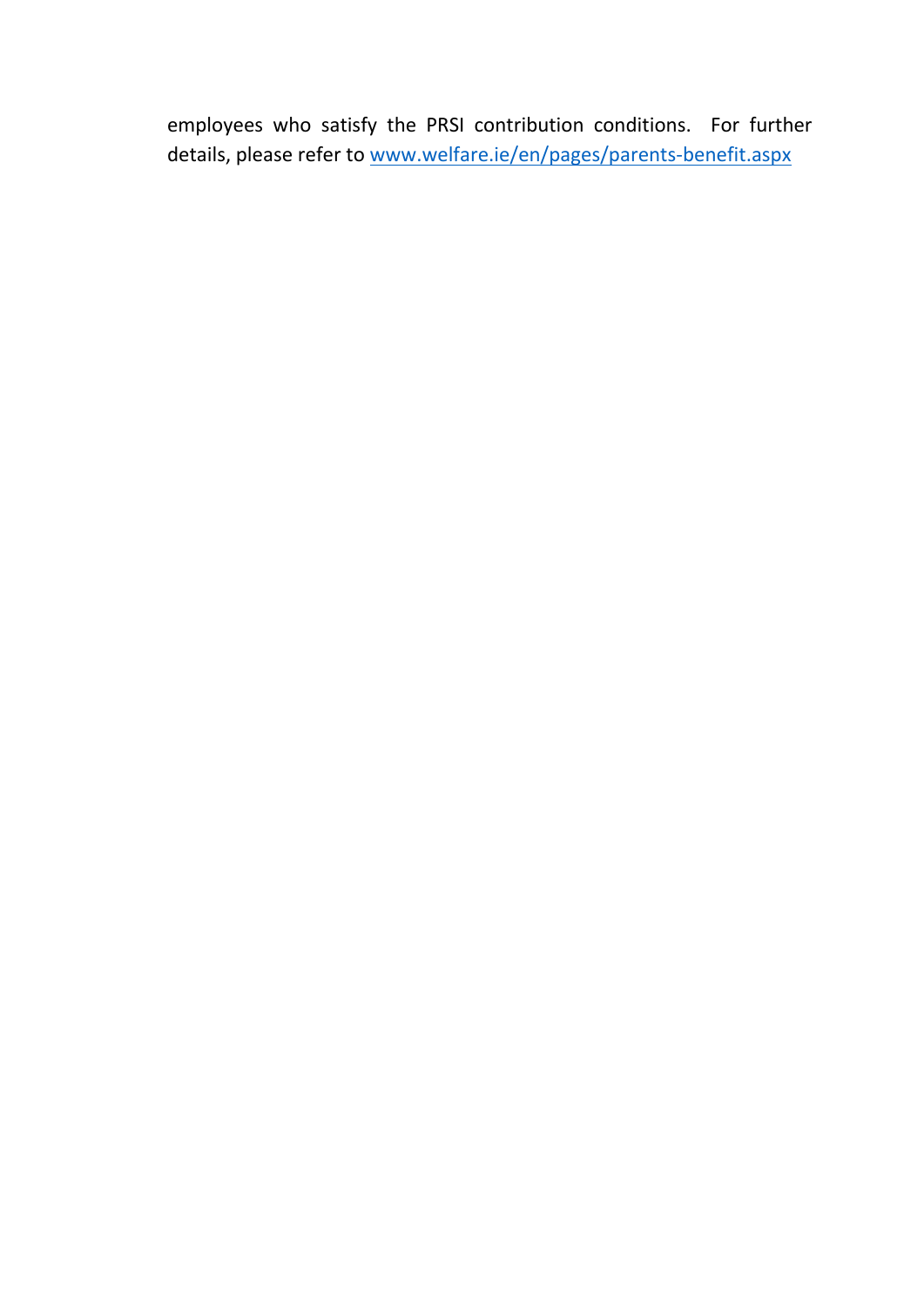# 4. Supports Provided by the University

# 4.1. MATERNITY CONNECTIONS

Maternity connections is an informal initiative set up by the Welfare and Equality teams in HR that enables members of staff to directly contact volunteer members of staff with experience of pregnancy at work, maternity leave and life as a working parent for support and advise. The scheme is open to all members of staff. For more information on this scheme please see the HR Website. https://www.ucc.ie/en/hr/

## 4.2. COACHING SERVICE

 Details of the UCC Coaching Panel are available via the attached link <https://www.ucc.ie/en/hr/wellbeingdevelopment/coaching/> and can be contacted also via the email address [coaching@ucc.ie.](mailto:coaching@ucc.ie) Parental transition – planning and preparation (before); returning with confidence (during); and working parents (within 6 months of returning) or following "the empty nest".

### 4.3. PARKING

Pregnant women in the 28<sup>th</sup> week of pregnancy can apply for a parking permit to avail of car-pooling reserved spaces. To request a permit, please contact the Capital Projects Office, Buildings & Estates, at Ph: (021) 4902504. You will need to provide a copy of a doctor's medical certificate confirming the week of pregnancy. Any other accommodation for pregnant staff in relation to parking will be addressed and you can contact Buildings & Estates directly to discuss this further.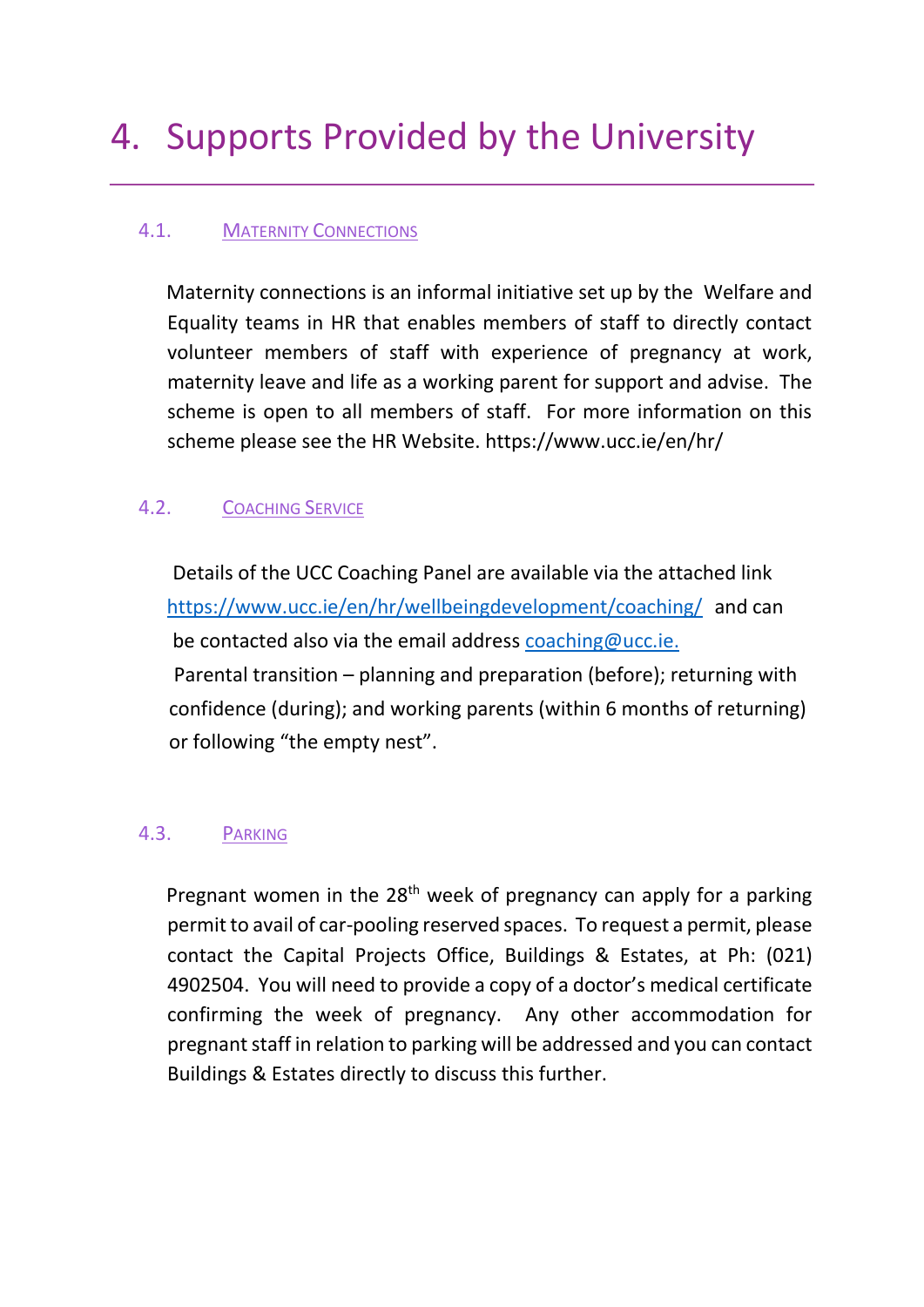### 4.4. MENTORING

Mentoring is a powerful personal development and empowerment tool. It is a partnership between two people normally working in a similar field but not within the same Unit. It is a mutually beneficial learning exchange of perspectives and informal knowledge. Mentoring relationships are goal-oriented and based upon mutual trust and respect.

Mentoring is an effective way of helping people to:

- reflect on their current roles and identify areas for personal and professional development, to enable them deliver to their potential in their role,
- progress in their careers,
- assimilate into their surroundings and new position (for new staff) or new role (for existing staff)
- achieve a greater work life balance.

### 4.5. UNIVERSITY CRÈCHE

Crèche Cois Laoi provides the highest quality childcare for the children of staff and students of UCC. It is a safe, loving and accepting environment, within which, each child is supported in developing their full potential at their own pace, and where self-respect and respect for others is consistently promoted. Crèche Cois Laoi is a center of excellence providing focused, integrated services. The caring staff encourage children to express themselves freely and spontaneously, and promote enthusiasm for learning. Children, parents and staff regard the facility as an extension of the home. The service is equal for all and positive interactions are encouraged between all parties.

### 4.6. RETURNERS SCHEME FOR ACADEMIC STAFF

The University has introduced a returners scheme to support academic staff across all colleges in re-establishing their academic and independent research careers on return from maternity or adoptive leave.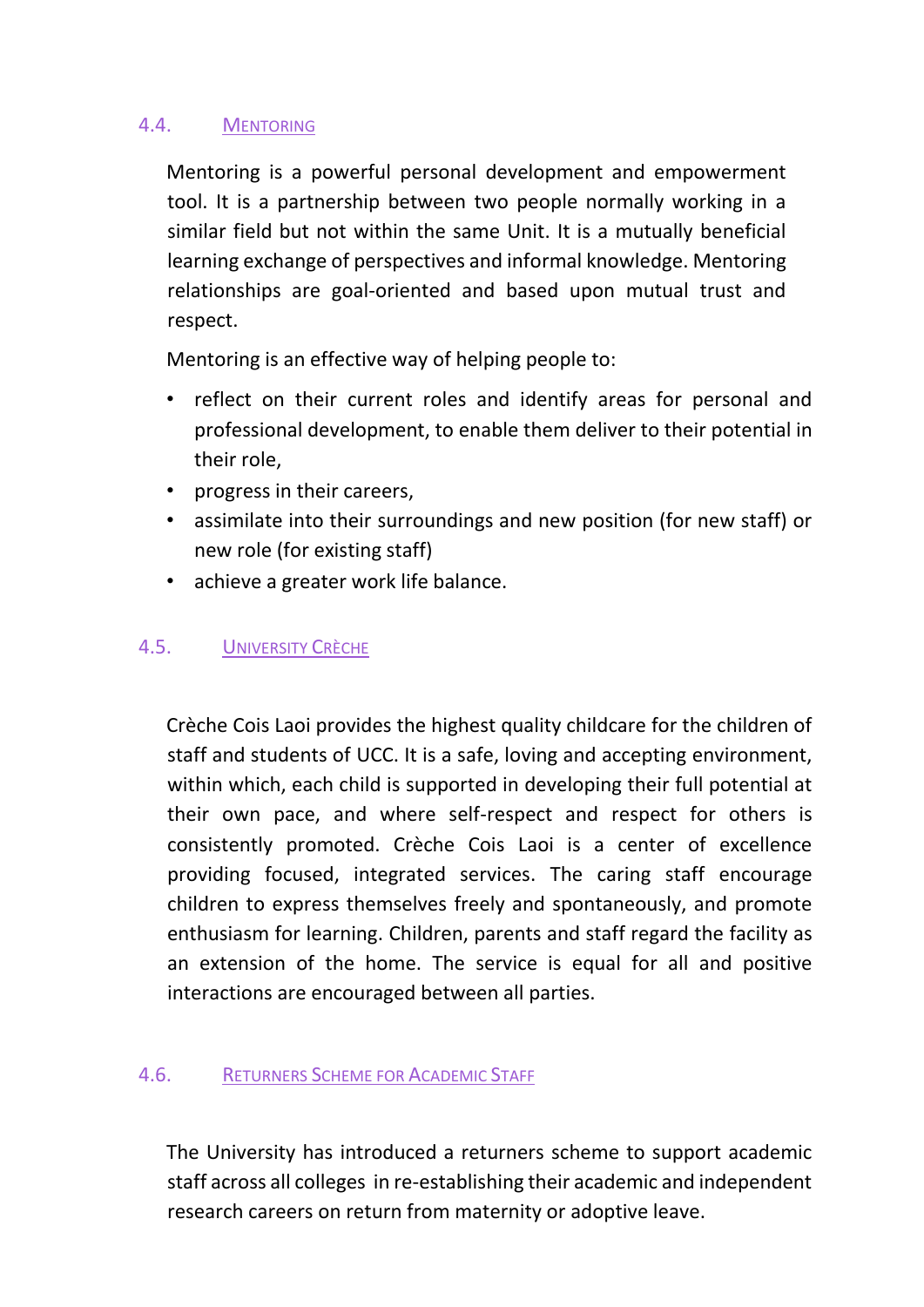Commencing in September 2017, the Scheme is available to facilitate academic staff returning from maternity/adoptive leave. The University covers the cost of a grant of up to  $£5,000$  to enable staff to get their academic and research career back on track. For Returners Grant, please see the following link

## <https://www.ucc.ie/en/hr/policies/family/returners/>

Independent of this scheme Heads of Schools/Units should engage with returning staff members to discuss how best they can be supported during the initial return to work period. It is within the remit of each school to agree local level arrangements.

## 4.7. WORK AND FAMILY INITIATIVES

There are multiple support services available on campus to assist with positive wellbeing. They are offered to staff to help meet their personal and professional goals and for additional assistance during life's planned and unplanned challenges.

UCC is committed to enhancing staff welfare and positive wellbeing in the University and a wellbeing plan has been prepared to underline that commitment. The activities identified will benefit staff by improving the quality of the workplace experience. The plan will also help to improve staff engagement thus enabling schools and departments to flourish and achieve their full potential. For further information please visit the HR website. [https://www.ucc.ie/en/hr/.](https://www.ucc.ie/en/hr/)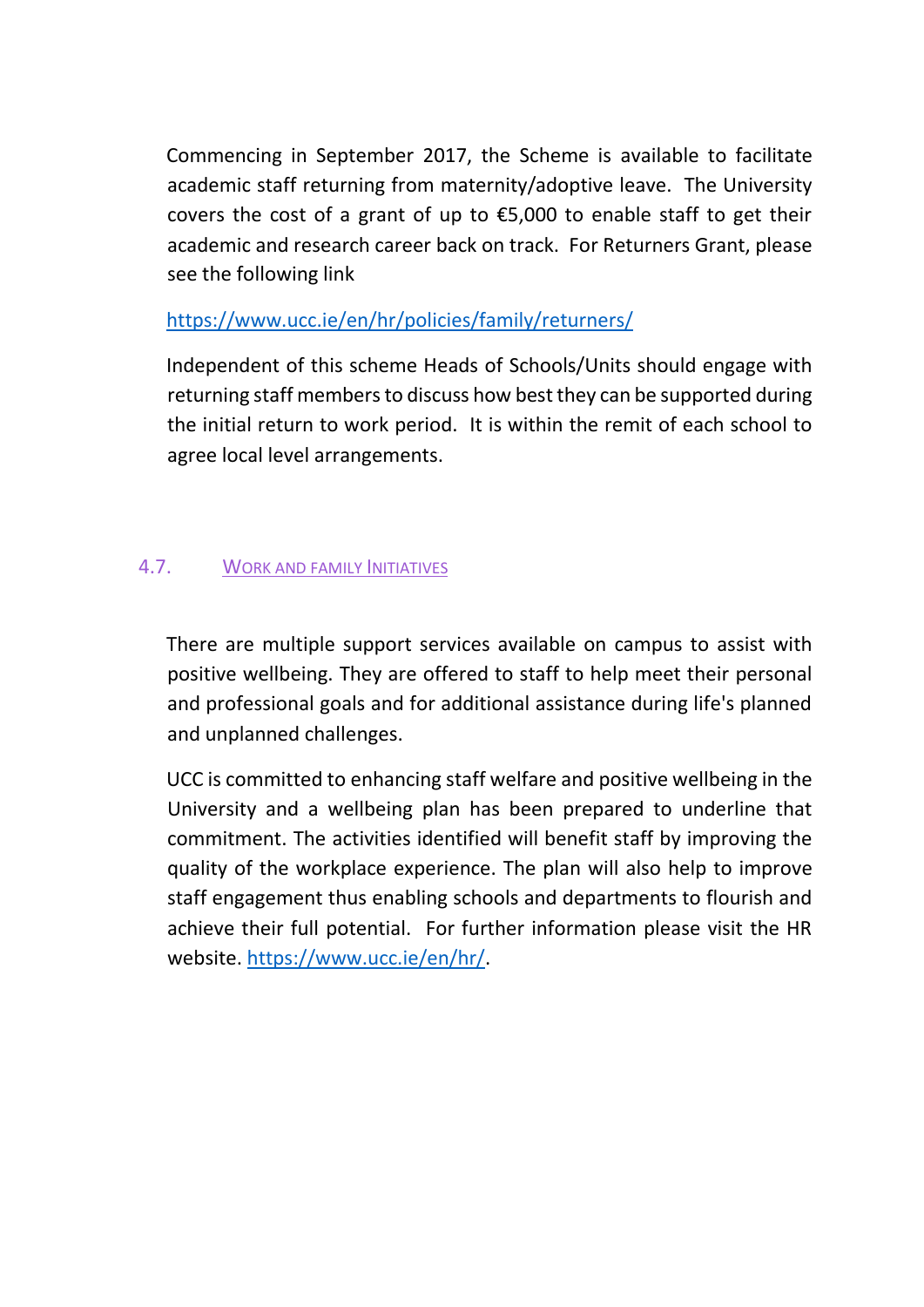# **Maternity Checklist and Guidance – Employees**

**\_\_\_\_\_\_\_\_\_\_\_\_\_\_\_\_\_\_\_\_\_\_\_\_\_\_\_\_\_\_\_\_\_\_\_\_\_\_\_\_\_\_\_\_\_\_\_\_\_\_\_\_**

**\_\_\_\_\_\_\_\_\_\_\_\_\_\_\_\_\_\_\_\_\_\_\_\_\_\_\_\_\_\_\_\_\_\_\_\_\_\_\_\_\_\_\_\_\_\_\_\_\_\_\_\_\_**

**\_\_\_\_\_\_\_\_\_\_\_\_\_\_\_\_\_\_\_\_\_\_\_\_\_\_\_\_\_\_\_\_\_\_\_\_\_\_\_\_\_\_\_\_\_\_\_\_\_\_\_\_\_**

**\_\_\_\_\_\_\_\_\_\_\_\_\_\_\_\_\_\_\_\_\_\_\_\_\_\_\_\_\_\_\_\_\_\_\_\_\_\_\_\_\_\_\_\_\_\_\_\_\_\_\_\_\_\_**

### **Employee Name:**

# **School/Unit:**

**Expected week of childbirth (EWC):** 

## **Maternity leave start date:**

Ensuring your maternity leave is effectively planned and supported requires a number of activities to be undertaken. This checklist aims to support you in planning for your maternity leave. Many of these activities will require close liaison with your manager. It is recommended that you arrange a meeting with your manager as soon as possible to run through each step and to plan accordingly.

| <b>Before Maternity Leave</b>                   |  |
|-------------------------------------------------|--|
| Read the University's Comprehensive Guide to    |  |
| Pregnancy and Maternity. This provides an       |  |
| overview of the process, the provisions you may |  |
| be entitled to and what will be required from   |  |
| both you and your manager at different stages   |  |
| of the process.                                 |  |
| Notify your line manager of your pregnancy as   |  |
| soon as is reasonably practicable. This will    |  |
| provide more time to consider how to plan for   |  |
| the absence and any ongoing commitments.        |  |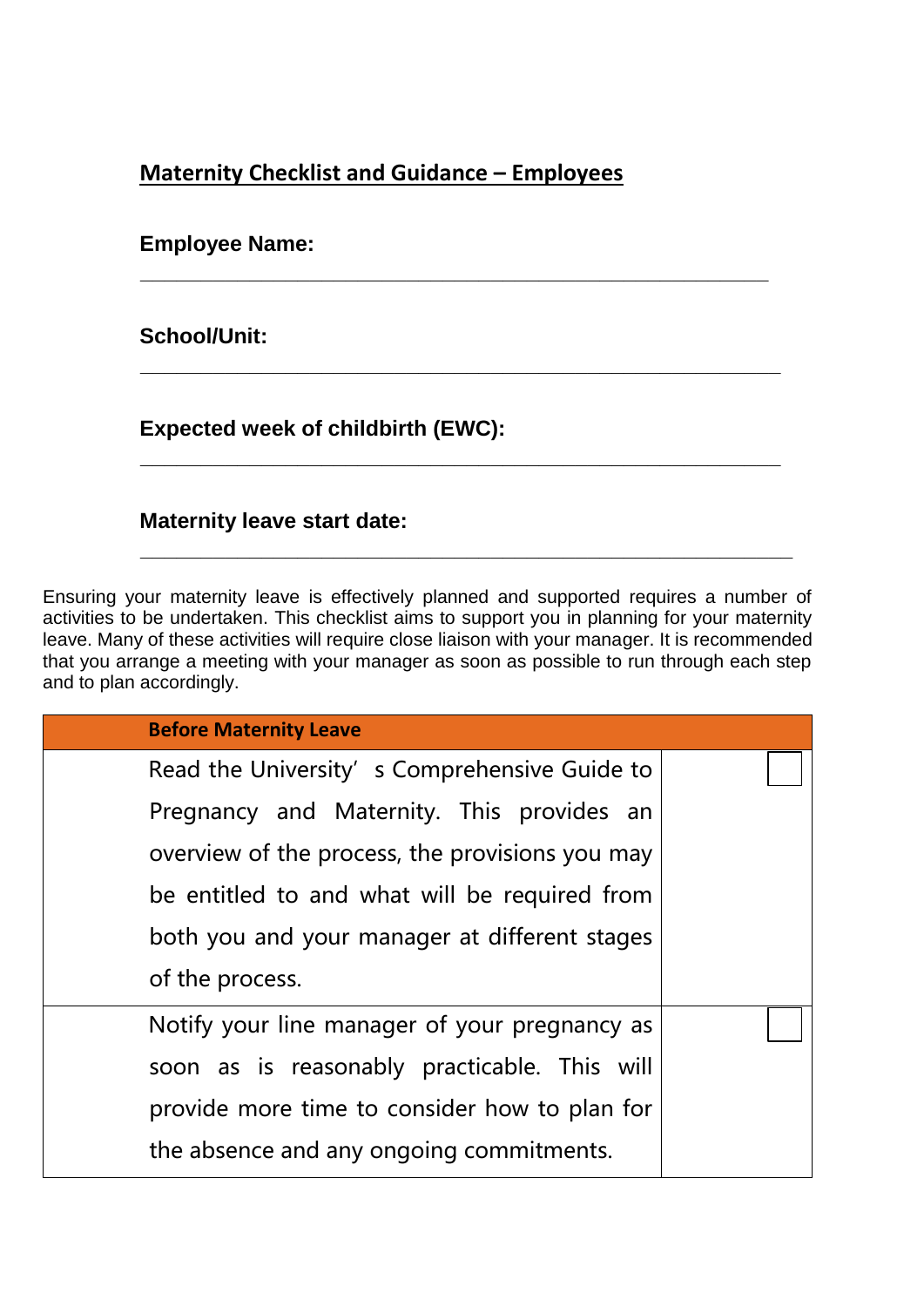| Arrange/participate in regular risk assessments |  |
|-------------------------------------------------|--|
| required) providing any additional<br>(as       |  |
| information you may have gained from your       |  |
| health visitor/GP.                              |  |
| With your manager, discuss and agree the        |  |
| appropriate communication of your pregnancy     |  |
| with colleagues and key stakeholders.           |  |
| With your manager, discuss and agree any        |  |
| additional arrangements for during your         |  |
| pregnancy, i.e. antenatal appointments,         |  |
| workload allocation, rest breaks etc.           |  |
| Ensure you have received completed the relevant |  |
| forms as advised in the Maternity Leave Policy  |  |
| Consider maternity leave funding/research       |  |
| council funding extensions, if appropriate.     |  |
| Consider your maternity leave entitlement and   |  |
| the options for maternity pay and leave.        |  |
| With your manager, discuss and agree plans for  |  |
| maternity arrangements i.e. cover for you/your  |  |
| workload during your period of leave; and any   |  |
| handover arrangements.                          |  |
| Complete your Maternity Leave 1 Form, and       |  |
| obtain your manager's signature. Submit this    |  |
| with your ML1 to the Maternity Leave            |  |
| <b>Administrator in HR</b>                      |  |
|                                                 |  |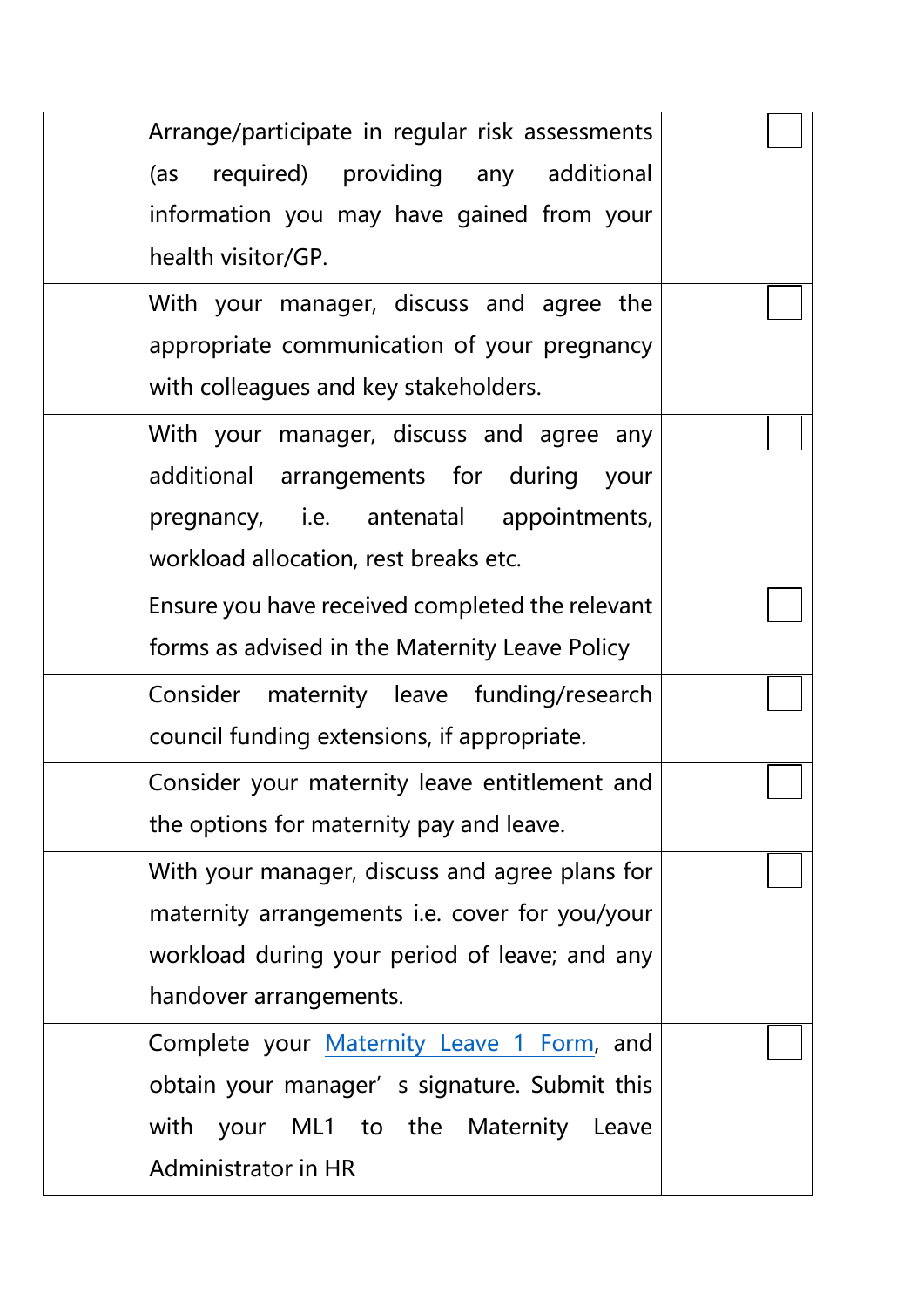| With your manager, discuss and agree contact        |  |
|-----------------------------------------------------|--|
| during the leave period.                            |  |
| With your manager, discuss and agree the use of     |  |
| KIT days (Optional).                                |  |
| Discuss with your manager how you may wish to       |  |
| use your annual leave leading up to and/or          |  |
| following your leave period. The expectation is     |  |
| that most annual leave will be taken during the     |  |
| leave year it is accrued, however, some carryover   |  |
| could be agreed by your manager. All requests       |  |
| for annual leave remain subject to the managers     |  |
| approval                                            |  |
| availing of Maternity Transition<br>Consider        |  |
| Coaching                                            |  |
| academic<br>staff:<br>For                           |  |
| https://www.ucc.ie/en/hr/policies/family/returners/ |  |
| <b>During maternity leave</b>                       |  |
| Maintain the agreed contact with your manager.      |  |
| If utilised, ensure that KIT days (3 maximum) are   |  |
| used as agreed.                                     |  |
| If you wish to alter your return date, ensure you   |  |
| have provided the appropriate notice.               |  |
| With your manager, discuss and agree the plans      |  |
| for your return to work, e.g. breastfeeding         |  |
| arrangements and risk assessments<br>(if            |  |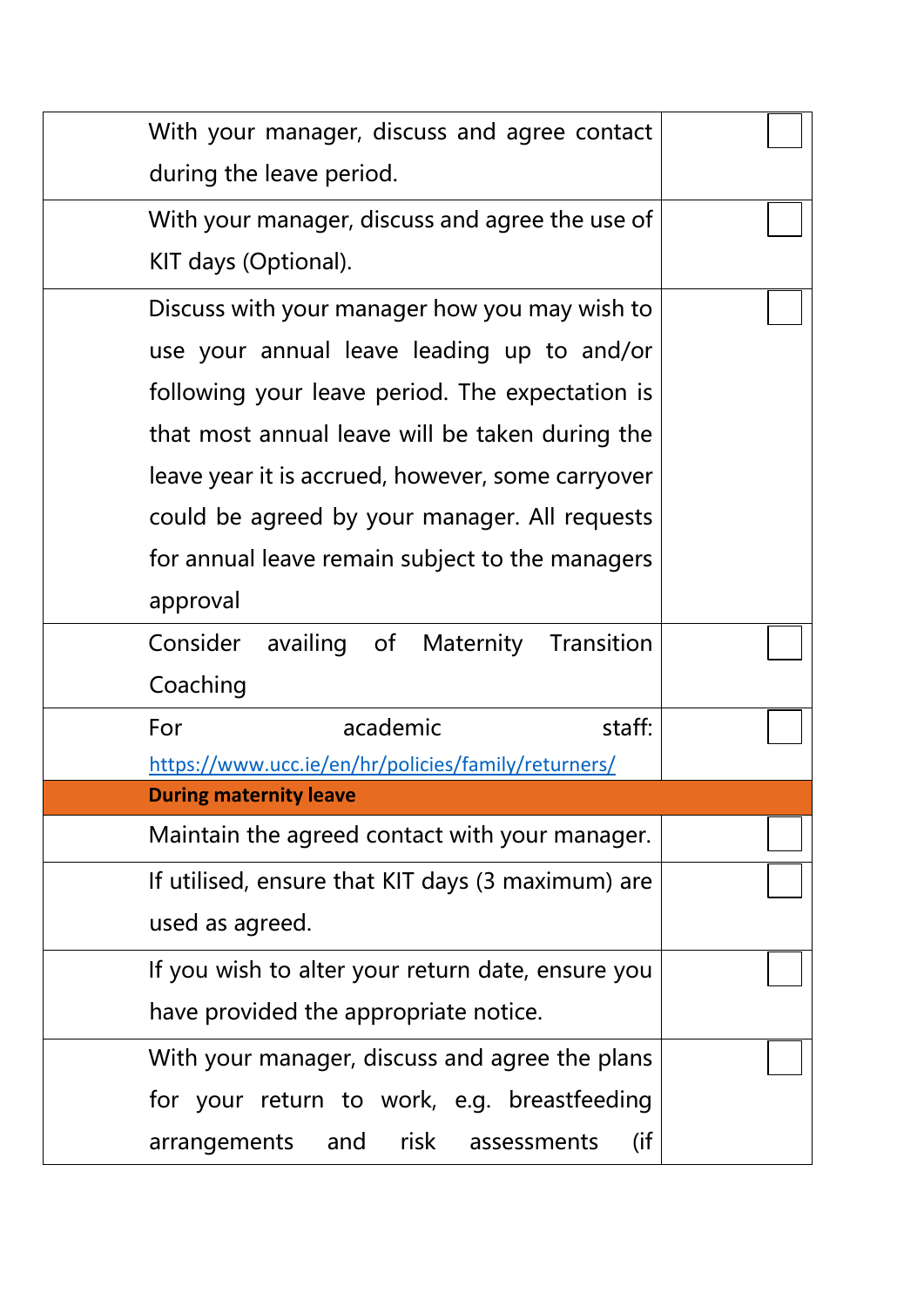| applicable), re-induction, office arrangements,  |  |
|--------------------------------------------------|--|
| breastfeeding arrangements and workload.         |  |
| If considering flexible working arrangements     |  |
| following your return to work, allow adequate    |  |
| time to discuss this with your manager and       |  |
| submit the formal application prior to your      |  |
| return.                                          |  |
| Consider any additional support you may need     |  |
| upon your return and discuss this with your      |  |
| manager, e.g. the arrangements for your re-      |  |
| induction.                                       |  |
| With your manager, consider and identify any     |  |
| potential training requirements for your return. |  |
| Consider availing of Maternity Transition        |  |
| Coaching                                         |  |
| Confirm your actual return date with your        |  |
| manager, including any annual leave which has    |  |
| been agreed.                                     |  |
| <b>Returning to work</b>                         |  |
| breastfeeding arrangements and risk<br>Ensure    |  |
| assessments are in place (if applicable).        |  |
| Complete appropriate re-induction programme      |  |
| as agreed with your Line Manager                 |  |
| Ensure you receive appropriate updates on new    |  |
| or amended systems of work, and any new          |  |
| members of staff or staff departures.            |  |
|                                                  |  |